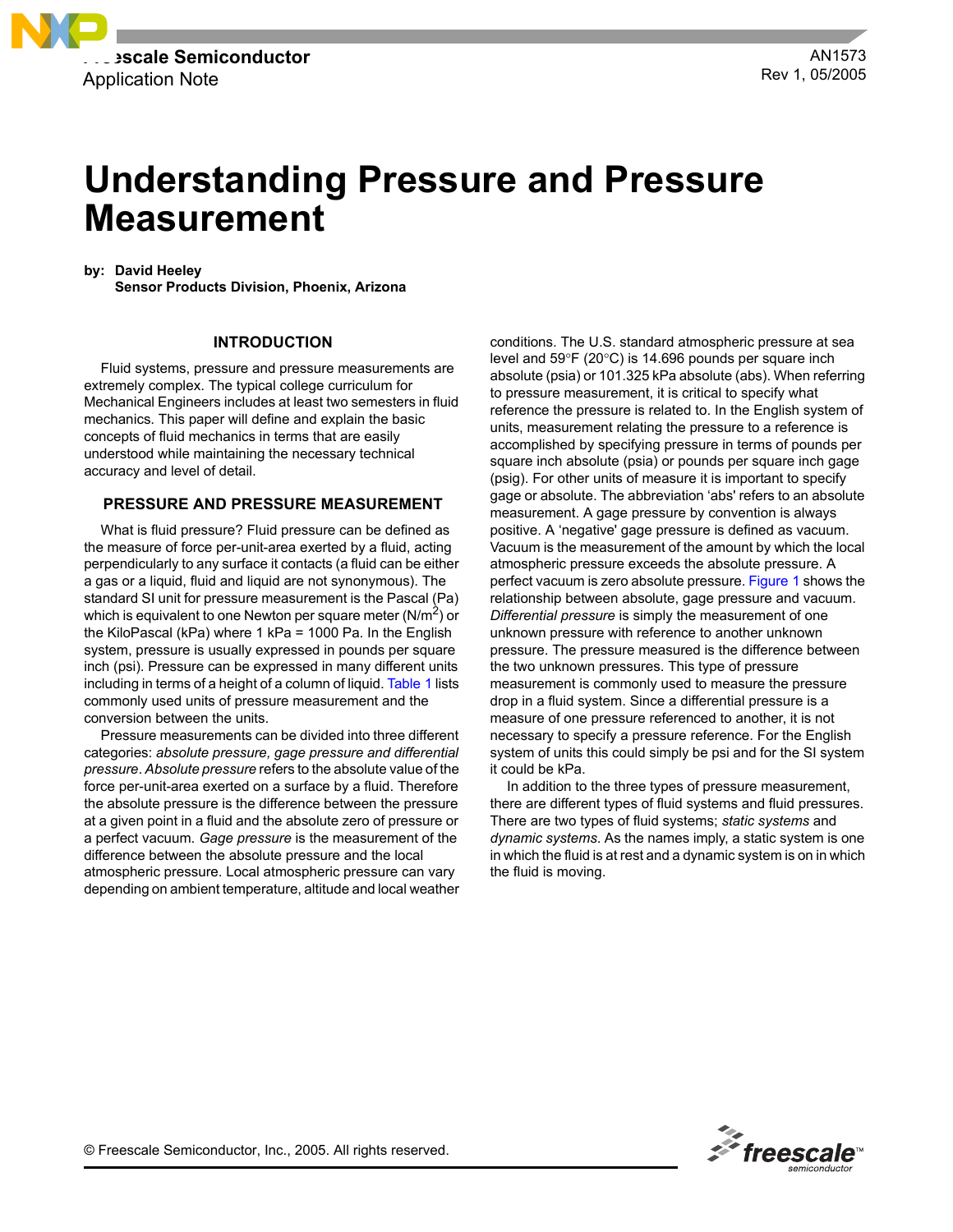

<span id="page-1-0"></span>

|             | kPa      | mm Hg    | millibar             | in $H_2O$ | <b>PSI</b> |
|-------------|----------|----------|----------------------|-----------|------------|
| 1 atm       | 101.325  | 760,000  | 1013.25              | 406.795   | 14.6960    |
| 1 kPa       | 1.000    | 7.50062  | 10.000               | 4.01475   | 0.145038   |
| 1 mm Hg     | 0.133322 | 1.000    | 1.33322              | 0.535257  | 0.0193368  |
| millibar    | 0.1000   | 0.750062 | 1.000                | 0.401475  | 0.0145038  |
| 1 in $H_2O$ | 0.249081 | 1.86826  | 2.49081              | 1.000     | 0.0361     |
| 1 PSI       | 6.89473  | 51.7148  | 68.9473              | 27.6807   | 1.000      |
| 1 mm $H2O$  | 0.009806 | 0.07355  | $9.8 \times 10^{-8}$ | 0.03937   | 0.0014223  |

**Table 1. Conversion Table for Common Units of Pressure**



**Figure 1. Pressure Term Relationships**

# **STATIC PRESSURE SYSTEMS**

<span id="page-1-1"></span>The pressure measured in a static system is *static pressure*. In the pressure system shown in [Figure 2](#page-2-0) a uniform static fluid is continuously distributed with the pressure varying only with vertical distance. The pressure is the same at all points along the same horizontal plane in the fluid and is independent of the shape of the container. The pressure increases with depth in the fluid and acts equally in all directions. The increase in pressure at a deeper depth is essentially the effect of the weight of the fluid above that depth. [Figure 3](#page-2-1) shows two containers with the same fluid exposed to the same external pressure - **P**. At any equal depth within either tank the pressure will be the same. Note that the sides of the large tank are not vertical. The pressure is dependent only on depth and has nothing to do with the shape of the container. If the working fluid is a gas, the pressure increase in the fluid due to the height of the fluid is in most cases negligible since the density and therefore the weight of the fluid is much smaller than the pressure being applied to the system. However, this may not remain true if the system is large enough or the pressures low enough. One example

considers how atmospheric pressure changes with altitude. At sea level the standard U.S. atmospheric pressure is 14.696 psia (101.325 kPa). At an altitude of 10,000 ft (3048 m) above sea level the standard U.S. atmospheric pressure is 10.106 psia (69.698 kPa) and at 30,000 ft (9144 m), the standard U.S. atmospheric pressure is 4.365 psia (30.101 kPa).

The pressure in a static liquid can be easily calculated if the density of the liquid is known. The absolute pressure at a depth H in a liquid is defined as:

$$
P_{\text{abs}} = P + (\rho \times g \times H)
$$

Where:

Pabs is the absolute pressure at depth H.

P is the external pressure at the top of the liquid. For most open systems this will be atmospheric pressure.

ρ is the density of the fluid.

g is the acceleration due to gravity ( $g = 32.174$  ft/sec<sup>2</sup>  $(9.81 \text{ m/sec}^2)$ ).

H is the depth at which the pressure is desired.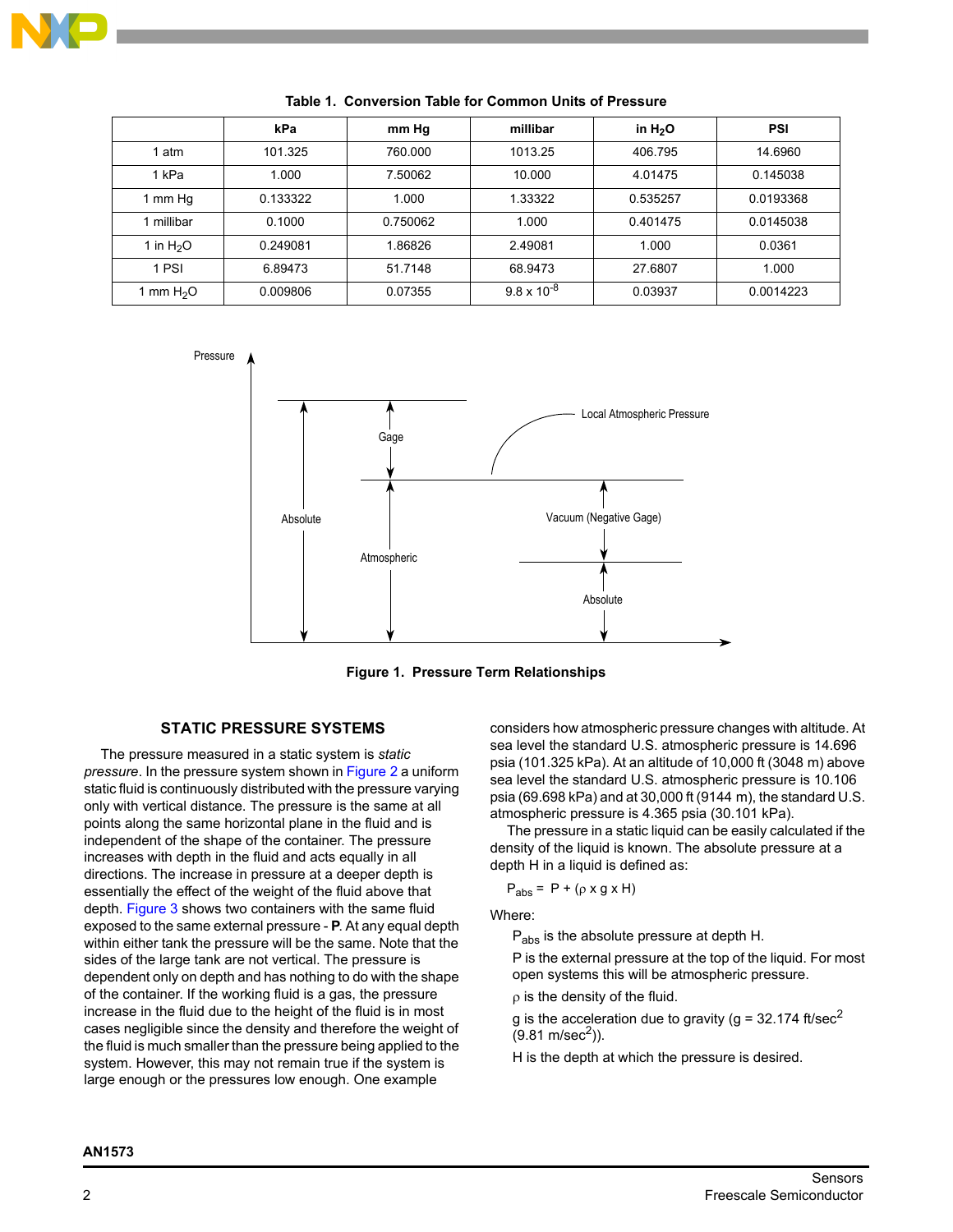

**Figure 2. Continuous Fluid System**

<span id="page-2-0"></span>

**Figure 3. Pressure Measurement at a Depth in a Liquid**

# **DYNAMIC PRESSURE SYSTEMS**

<span id="page-2-1"></span> Dynamic pressure systems are more complex than static systems and can be more difficult to measure. In a dynamic system, pressure typically is defined using three different terms. The first pressure we can measure is *static pressure*. This pressure is the same as the static pressure that is measured in a static system. Static pressure is independent of the fluid movement or flow. As with a static system the static pressure acts equally in all directions. The second type of pressure is what is referred to as the *dynamic pressure*. This pressure term is associated with the velocity or the flow of the fluid. The third pressure is *total pressure* and is simply the static pressure plus the dynamic pressure.

### **STEADY-STATE DYNAMIC SYSTEMS**

Care must be taken when measuring dynamic system pressures. For a dynamic system, under steady-state conditions, accurate static pressures may be measured by tapping into the fluid stream perpendicular to the fluid flow. For a dynamic system, steady-state conditions are defined as no change in the system flow conditions: pressure, flow rate, etc. [Figure 4](#page-3-0) illustrates a dynamic system with a fluid flowing through a pipe or duct. In this example a static pressure tap is located in the duct wall at point A. The tube inserted into the flow is called a Pitot tube. The Pitot tube measures the total pressure at point B in the system. The total pressure measured at this point is referred to as the *stagnation pressure*. The stagnation pressure is the value obtained when a flowing fluid is decelerated to zero velocity in an isentropic (frictionless) process. This process converts all of the energy from the flowing fluid into a pressure that can be measured. The stagnation or total pressure is the static pressure plus the dynamic pressure. It is very difficult to accurately measure dynamic pressures. When dynamic pressure measurement is desired, the total and static pressures are measured and then subtracted to obtain the dynamic pressure. Dynamic pressures can be used to determine the fluid velocities and flow rates in dynamic systems.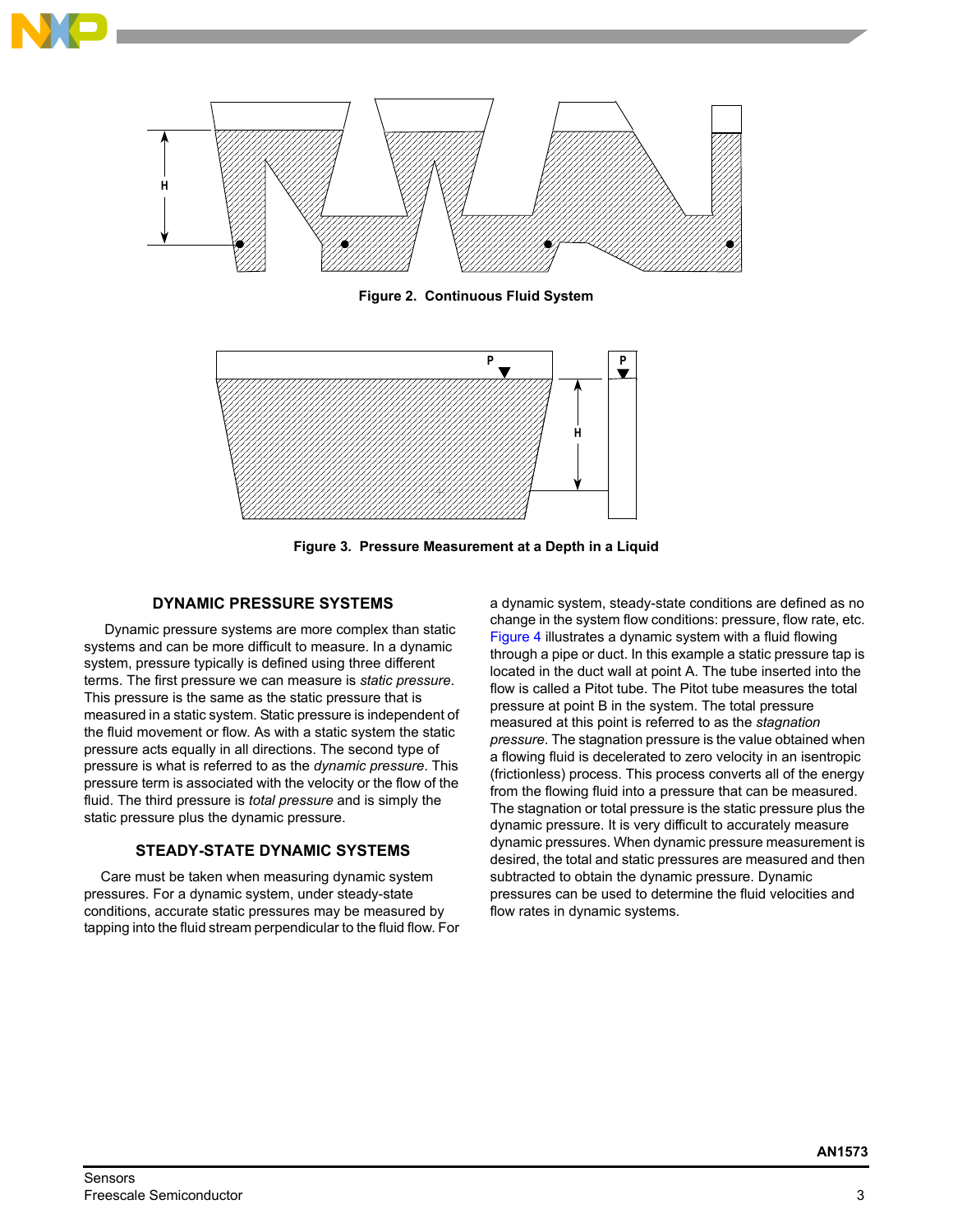



**Figure 4. Static and Total Pressure Measurements Within a Dynamic Fluid System**

<span id="page-3-0"></span>



<span id="page-3-1"></span>When measuring dynamic system pressures, care must be taken to ensure accuracy. For static pressure measurements, the pressure tap location should be chosen so that the measurement is not influenced by the fluid flow. Typically, taps are located perpendicular to the flow field. In [Figure 4,](#page-3-0) the static pressure tap at point A is in the wall of the duct and perpendicular to the flow field. In [Figure 5](#page-3-1) a and c the static taps (point A) in the pressure probes are also perpendicular to the flow field. These examples show the most common type of static pressure taps, however there are many different static pressure tap options. For total or stagnation pressure measurements, it is important that the Pitot or impact tube be aligned parallel to the flow field with the tip of the tube pointing directly into the flow. In [Figure 5](#page-3-1) b and c, the Pitot tube is aligned parallel with the flow, with the tube opening pointing directly into the flow. Although the static pressure is independent of direction, the dynamic pressure is a vector quantity which depends on both magnitude and direction for the total measured value. If the Pitot tube is misaligned with the flow, accuracy of the total pressure measurement may

suffer. In addition, for accurate pressure measurements the pressure tap holes and probes must be smooth and free from any burrs or obstructions that could cause disturbances in the flow. The location of the pressure taps and probes, static and total, must also be selected carefully. Any location in the system where the flow field may be disturbed should be avoided, both upstream and downstream. These locations include any obstruction or change such as valves, elbows, flow splits, pumps, fans, etc. To increase the accuracy of pressure measurement in a dynamic system, allow at least 10 pipe / duct diameters downstream of any change or obstruction and at least two pipe / duct diameters upstream. In addition the pipe / duct diameter should be much larger than the diameter of the Pitot tube. The pipe / duct diameter should be at least 30 times the Pitot tube diameter. Flow straighteners can also be used to minimize any variations in the direction of the flow. Also, when using a Pitot tube, it is recommended that the static pressure tap be aligned in the same plane as the total pressure tap. On the Pitot-static tube, the difference in location is assumed to be negligible.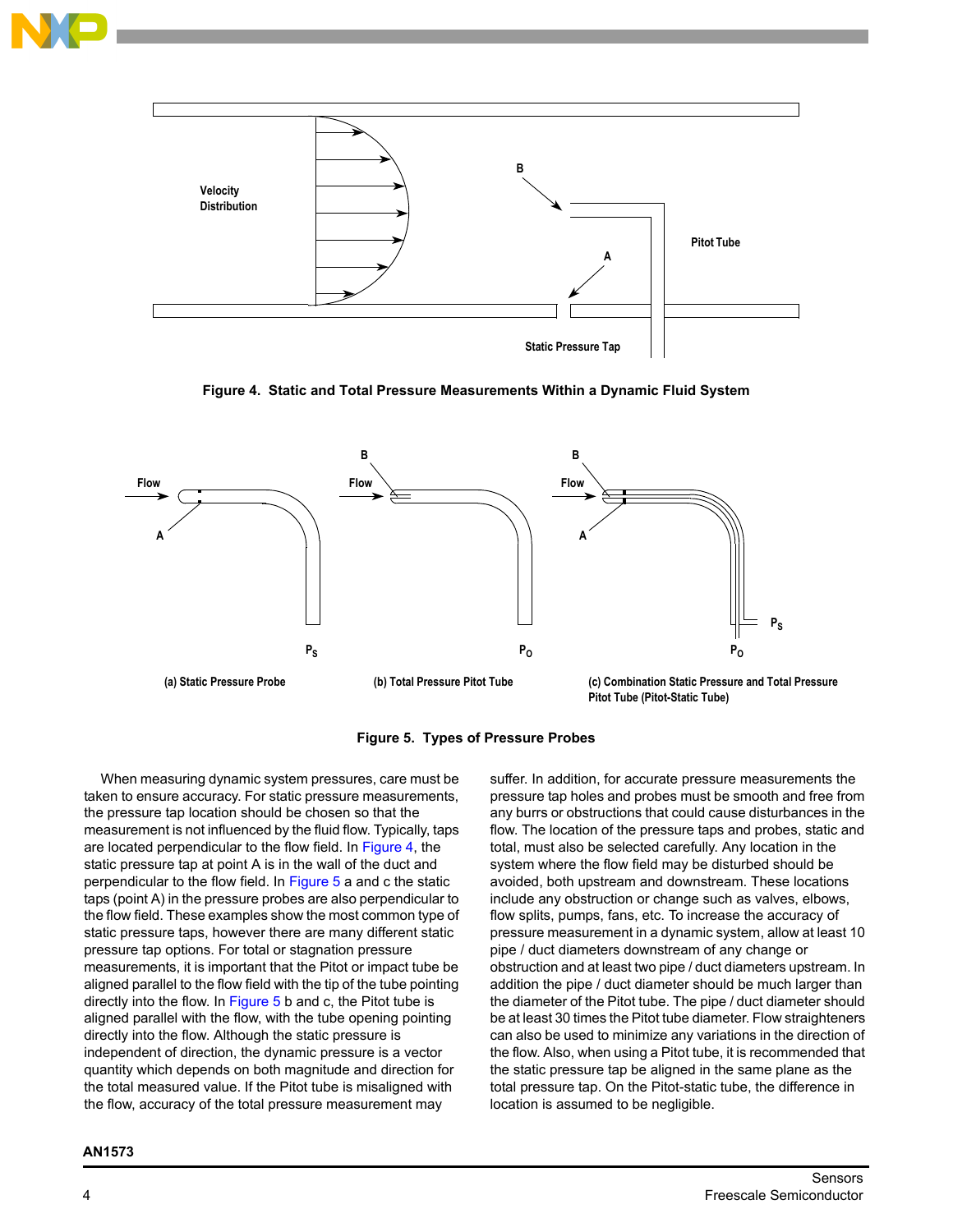

Flow-through pipes and ducts will result in a velocity field and dynamic pressure field that are non-uniform. At the wall of any duct or pipe there exists a no-slip boundary due to friction. This means that at the wall itself the velocity of the fluid is zero. [Figure 4](#page-3-0) shows an imaginary velocity distribution in a duct. The shape of the distribution will depend on the fluid conditions, system flow and pressure. In order to accurately determine the average dynamic pressure across a duct section, a series of total pressure readings must be taken across the duct. These pressure measurements should be taken at different radii and clock positions across the cross section of a round duct or at various width and height locations for a rectangular duct. Once this characterization has been performed for the duct, a correlation can be easily made between the total pressure measurement at the center of the duct relative to the average duct total pressure. This technique is also used to determine the velocity profile within the duct.

## **TRANSIENT SYSTEMS**

Transient systems are systems with changing conditions such as pressures, flow rates, etc. Measurements in transient systems are the most difficult to accurately obtain. If the measurement system being used to measure the pressure has a faster response time than the rate of change in the system, then the system can be treated as quasi-steady-state. That is, the measurements will be about as accurate as those taken in the steady-state system. If the measurement of the system is assumed to be a snap shot of what is happening in the system, then you want to be able to take the picture faster than the rate of change in the system or the picture will be blurred. In other words, the measurement results will not be accurate. In a pressure measurement system, there are two factors that determine the overall measurement response: (1) the response of the transducer element that senses the pressure, and (2) the response of the interface between the transducer and the pressure system such as the pressure transmitting fluid and the connecting tube, etc. For Freescale Semiconductor, Inc. pressure sensors, the second factor usually determines the overall frequency response of the pressure measurement system. The vast majority of pressure systems that require measurements today are quasi-steadystate systems where system conditions are changing relatively slowly compared to the response rate of the measurement system or the change happens instantaneously and then stabilizes.

Two transient system examples include washing machines and ventilation ducts in buildings. In a washing machine, the height of the water in the tub is measured indirectly by

measuring the pressure at the bottom of the tub. As the tub fills the pressure changes. The rate at which the tub fills and the pressure changes is much slower than the response rate of the measurement system. In a ventilation duct, the pressure changes as the duct registers are opened and closed, adjusting the air movement within the building. As more registers are opened and closed, the system pressure changes. The pressure changes are virtually instantaneous. In this case, pressure changes are essentially incremental and therefore easy to measure accurately except at the instant of the change. For most industrial and building control applications, the lag in the pressure measurement system is negligible. As the control or measurement system becomes more precise, the frequency response of the measurement system must be considered.

#### **FREESCALE PRESSURE SENSORS**

This application note has covered various types of pressures that are measured and how to tap into a system to measure the desired pressures. How are the actual pressure measurements made? There are many types of pressure measurement systems ranging from simple liquid tube manometers to bourdon-tube type gages to piezo-electric silicon based transducers. Today, as electronic control and measurement systems are replacing mechanical systems, silicon-based pressure transducers and sensors are becoming the sensors of choice. Silicon micromachined sensors offer very high accuracies at very low cost and provide an interface between the mechanical world and the electrical system. Freescale carries a complete line of silicon based pressure sensors which feature a wide range of pressures with various levels of integration on a single chip. These levels of integration start with the basic uncompensated, uncalibrated pressure sensor all the way to the fully integrated, temperature compensated, calibrated and signal conditioned pressure sensors. The response time of Freescale's MPX series silicon pressure sensors is typically 1 millisecond or less. For static or dynamic systems, Freescale's pressure sensors are an excellent solution for pressure measurement systems.

#### **CONCLUSION**

Pressures and pressure measurements can be extremely complex and complicated. However, for most systems it is relatively easy to obtain accurate pressure measurements if the proper techniques are used.